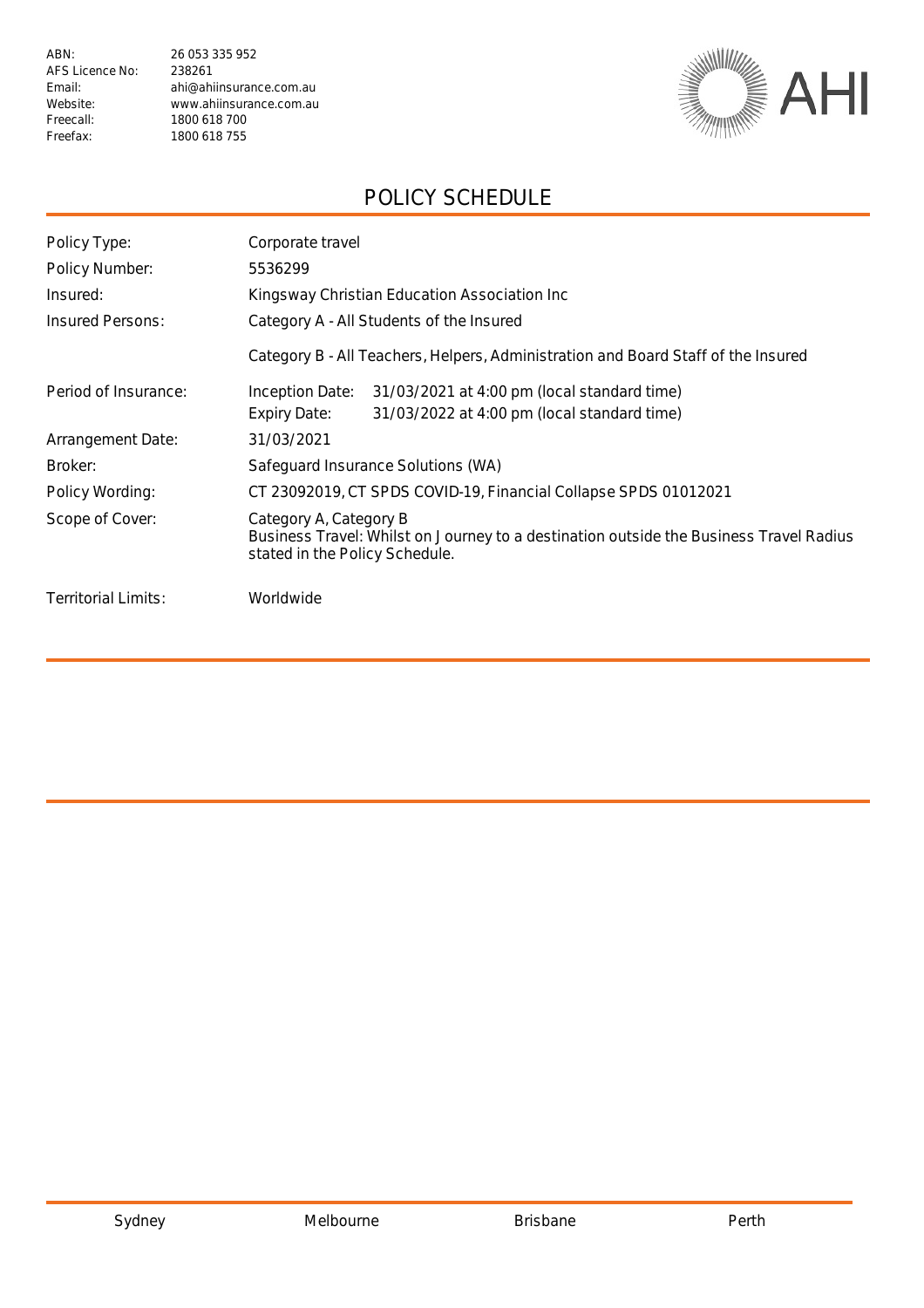1800 618 755



## SCHEDULE OF BENEFITS

| Maximum Age Limit (sub-limits may apply)                                                 | 85                  |
|------------------------------------------------------------------------------------------|---------------------|
| Aggregate Limit of Liability                                                             | \$5,000,000<br>\$0  |
| Aggregate Limit of Liability per Event for Charter Flights / Non-Scheduled Flights       |                     |
| Aggregate Limit of Liability per Event for Nuclear, Biological and Chemical<br>Terrorism | \$0                 |
| Policy Currency                                                                          | <b>AUD</b>          |
| Business Travel Radius (km)                                                              | 100                 |
|                                                                                          |                     |
| Benefits / Benefit Limits                                                                | Sum Insured / Limit |
| Death and Capital Benefits - Category A                                                  | \$0                 |
| Death and Capital Benefits - Category B                                                  | \$250,000           |
| Income Multiplier                                                                        |                     |
| Maximum payable for Insured Persons not earning an Income                                | \$250,000           |
| Weekly Injury Benefit - Category A                                                       | \$0                 |
| Weekly Injury Benefit - Category B                                                       | \$1,000             |
| Income Limitation                                                                        | 85%                 |
| Deferral Period                                                                          | 7 Days              |
| <b>Benefit Period</b>                                                                    | 156 Weeks           |
| Weekly Sickness Benefit                                                                  | \$0                 |
| <b>Broken / Fractured Bones Benefits</b>                                                 | \$5,000             |
| Accidental HIV Infection Lump Sum Benefit - Category A                                   | \$10,000            |
| Accidental HIV Infection Lump Sum Benefit - Category B                                   | \$30,000            |
| Childcare Benefit - Category A                                                           | \$0                 |
| Childcare Benefit - Category B                                                           | \$5,000             |
| Coma Benefit                                                                             | \$18,000            |
| Daily Benefit                                                                            | \$100               |
| <b>Benefit Period</b>                                                                    | 180 Days            |
| Corporate Image Protection Benefit - Category A                                          | \$0                 |
| Corporate Image Protection Benefit - Category B                                          | \$15,000            |
| Dependent Child Supplement Benefit - Category A                                          | \$0                 |
| Dependent Child Supplement Benefit - Category B                                          | \$30,000            |
| Maximum payable per Dependent Child                                                      | \$10,000            |
| Driver Services Benefit - Category A                                                     | \$0                 |
| Driver Services Benefit - Category B                                                     | \$5,000             |
| <b>Education Fund Benefit - Category A</b>                                               | \$0                 |
| <b>Education Fund Benefit - Category B</b>                                               | \$22,500            |
| Maximum payable per Dependent Child                                                      | \$7,500             |
| Family Accommodation and Transport Expenses Benefit                                      | \$2,000             |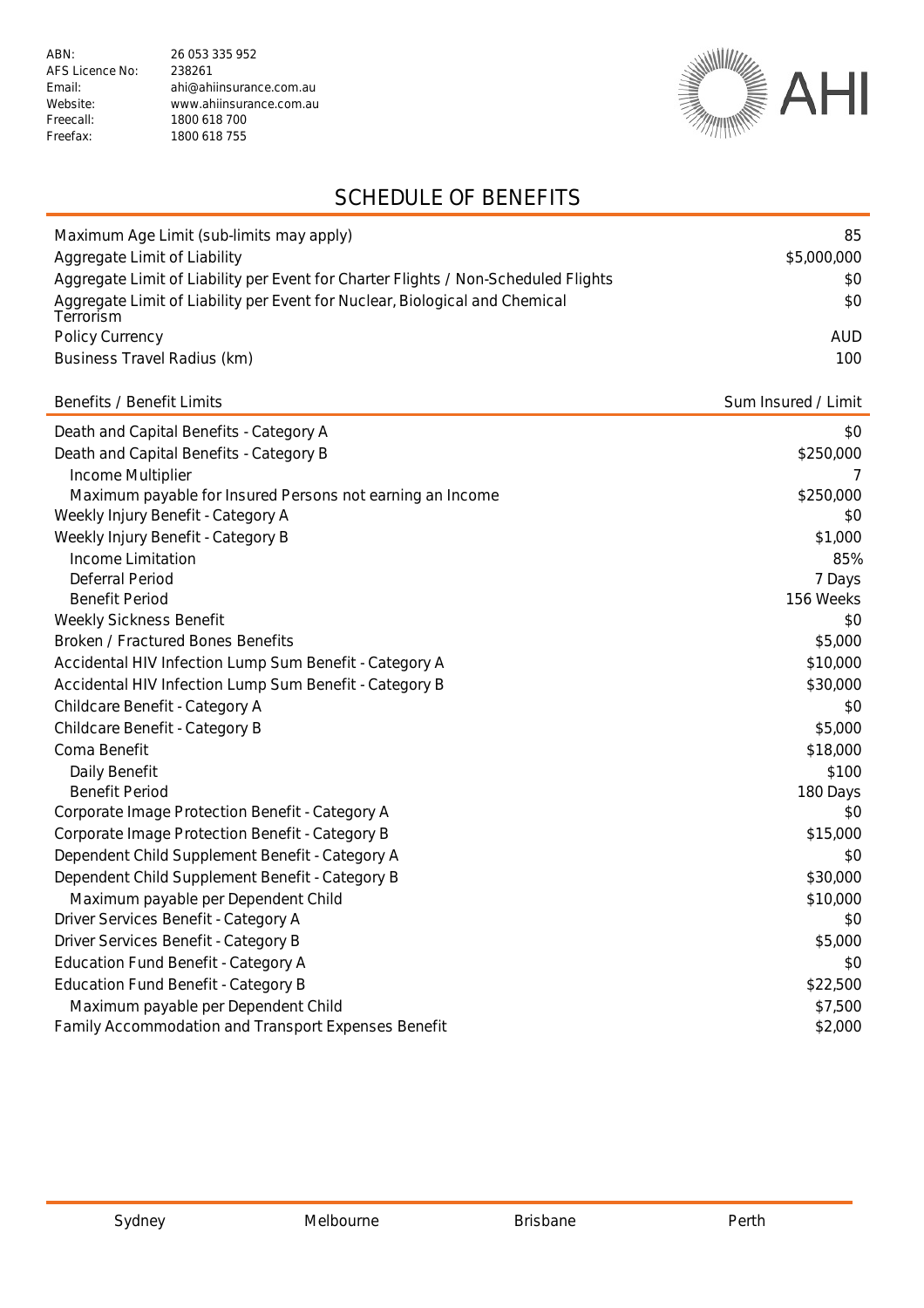ABN: 26 053 335 952 AFS Licence No: 238261 Freecall: 1800 618 700<br>Freefax: 1800 618 755

Email: ahi@ahiinsurance.com.au Website: www.ahiinsurance.com.au<br>Freecall: 1800 618 700 1800 618 755



| Financial Advice Benefit - Category A                          | \$0       |
|----------------------------------------------------------------|-----------|
| Financial Advice Benefit - Category B                          | \$10,000  |
| Home and Vehicle Modification Benefit - Category A             | \$0       |
| Home and Vehicle Modification Benefit - Category B             | \$10,000  |
| Orphaned Benefit - Category A                                  | \$0       |
| Orphaned Benefit - Category B                                  | \$30,000  |
| Maximum payable per Dependent Child                            | \$10,000  |
| Partner Accidental Death Benefit                               | \$30,000  |
| Partner Employment Training Benefit - Category A               | \$0       |
| Partner Employment Training Benefit - Category B               | \$15,000  |
| Retraining and Rehabilitation Expenses Benefit - Category A    | \$0       |
| Retraining and Rehabilitation Expenses Benefit - Category B    | \$6,000   |
| Unexpired Membership Benefit - Category A                      | \$0       |
| Unexpired Membership Benefit - Category B                      | \$1,000   |
| Medical and Medical Evacuation Expenses                        | Unlimited |
| Ongoing Medical Expenses incurred outside Australia limited to | \$50,000  |
| <b>Hospitalisation Overseas Expenses Benefit</b>               | \$6,000   |
| Daily Benefit                                                  | \$200     |
| <b>Benefit Period</b>                                          | 30 Days   |
| Additional and/or Forfeited Expenses                           | \$100,000 |
| Corporate Event Benefit                                        | \$5,000   |
| Hijack Benefit                                                 | \$30,000  |
| Daily Benefit                                                  | \$1,000   |
| <b>Benefit Period</b>                                          | 30 Days   |
| <b>Illegal Detention Benefit</b>                               | \$15,000  |
| Daily Benefit                                                  | \$500     |
| <b>Benefit Period</b>                                          | 30 Days   |
| Legal Expenses                                                 | \$50,000  |
| Missed Transport Connection                                    | \$10,000  |
| Overbooked Flight Benefit                                      | \$5,000   |
| Pet Boarding Expenses Benefit                                  | \$2,500   |
| Repatriation of Mortal Remains / Funeral Expenses              | \$10,000  |
| Trauma Counselling Benefit                                     | \$10,000  |
| Loss of Deposits and Cancellation Expenses                     | \$20,000  |
| Baggage Benefit                                                | \$10,000  |
| Maximum payable for Any One Article                            | 50%       |
| Data Connection Benefit                                        | \$2,000   |
| Data Recovery Benefit                                          | \$5,000   |
| Delayed Baggage                                                | \$5,000   |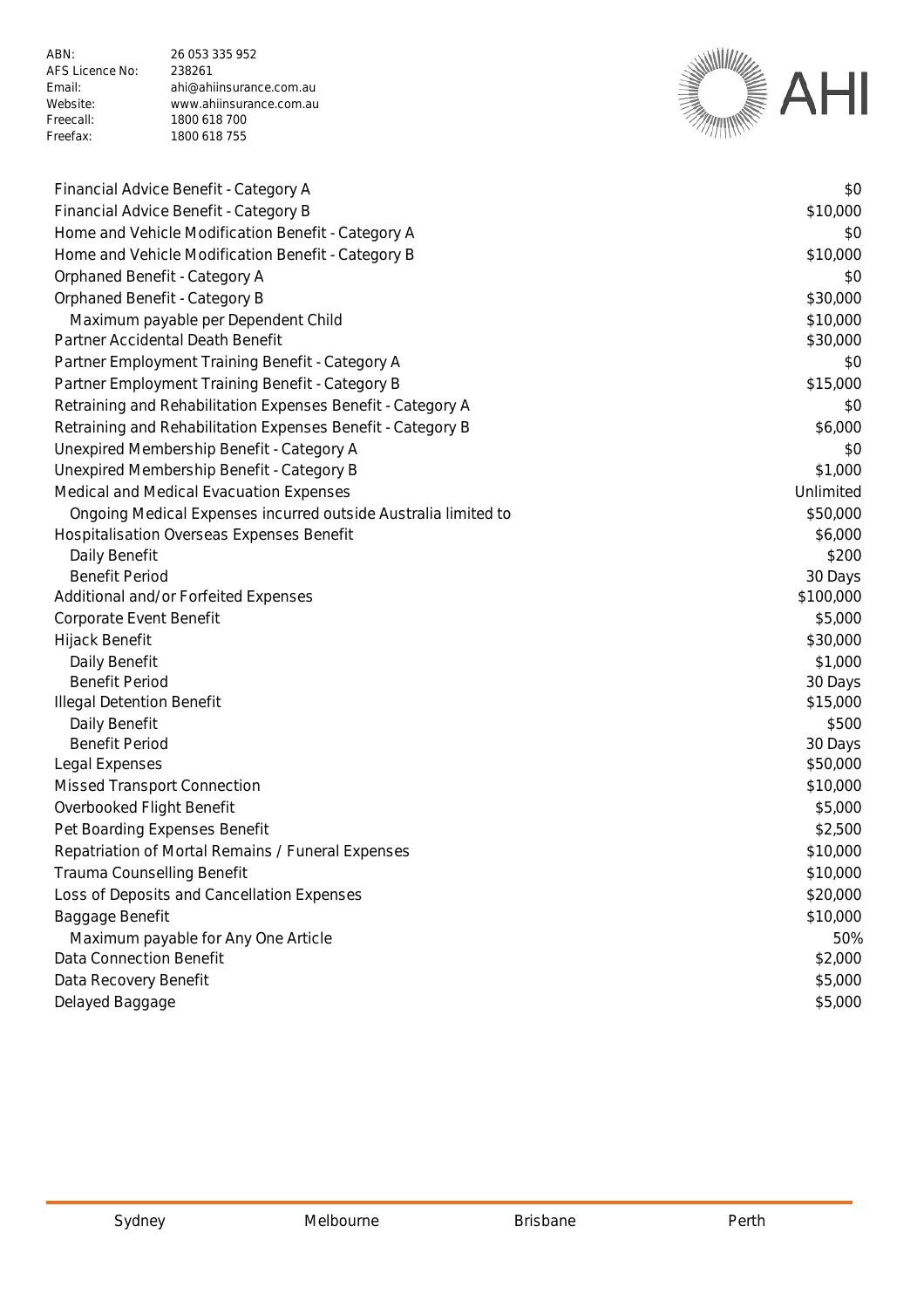ABN: 26 053 335 952 AFS Licence No: 238261 Email: ahi@ahiinsurance.com.au Website: www.ahiinsurance.com.au<br>Freecall: 1800 618 700 Freecall: 1800 618 700<br>Freefax: 1800 618 755 1800 618 755



| <b>Electronic Equipment</b>                                              | \$5,000      |
|--------------------------------------------------------------------------|--------------|
| <b>Excess</b>                                                            | \$250        |
| <b>Identity Theft Extension Benefit</b>                                  | \$20,000     |
| Lost Keys and Locks                                                      | \$2,000      |
| Money Benefit                                                            | \$5,000      |
| Repatriation of Belongings Benefit                                       | \$2,500      |
| Kidnap, Detention, Extortion and Ransom                                  | \$500,000    |
| Maximum payable for Events in Mexico, Central America or South America   | \$250,000    |
| Extra Territorial Workers Compensation                                   | \$1,000,000  |
| Hire Vehicle Excess Benefit                                              | \$5,000      |
| Private Vehicle Excess Benefit                                           | \$5,000      |
| Towing and Roadside Assistance Expenses                                  | \$5,000      |
| Alternative Employee / Resumption of Journey Expenses Benefit            | \$10,000     |
| Personal Liability                                                       | \$10,000,000 |
| Political Risk, Natural Disaster and Personal Safety Evacuation Expenses | \$50,000     |
| <b>Accommodation Expenses</b>                                            | \$7,000      |
| Daily Benefit                                                            | \$500        |
| <b>Benefit Period</b>                                                    | 14 Days      |
| Search and Rescue Expenses                                               | \$20,000     |
| Life Insurance                                                           | \$50,000     |
| <b>Financial Collapse Benefit</b>                                        | \$25,000     |
| Domestic Help Benefit - Category A                                       | \$500        |
| <b>Expense Limitation</b>                                                | 100%         |
| Deferral Period                                                          | 7 Days       |
| <b>Benefit Period</b>                                                    | 26 Weeks     |
| Domestic Help Benefit - Category B                                       | \$500        |
| <b>Expense Limitation</b>                                                | 100%         |
| <b>Deferral Period</b>                                                   | Nil          |
| <b>Benefit Period</b>                                                    | 26 Weeks     |
| Injury Resulting In Surgery                                              | \$20,000     |
| Loss of Teeth or Dental Procedures                                       | \$600        |
| Maximum payable per Tooth                                                | \$600        |
| Sickness Resulting In Surgery                                            | \$20,000     |
| Out of Pocket Expenses Benefit - Category B                              | \$5,000      |

If there is no amount shown against any one or more of the above Sections, no cover is provided in respect of them.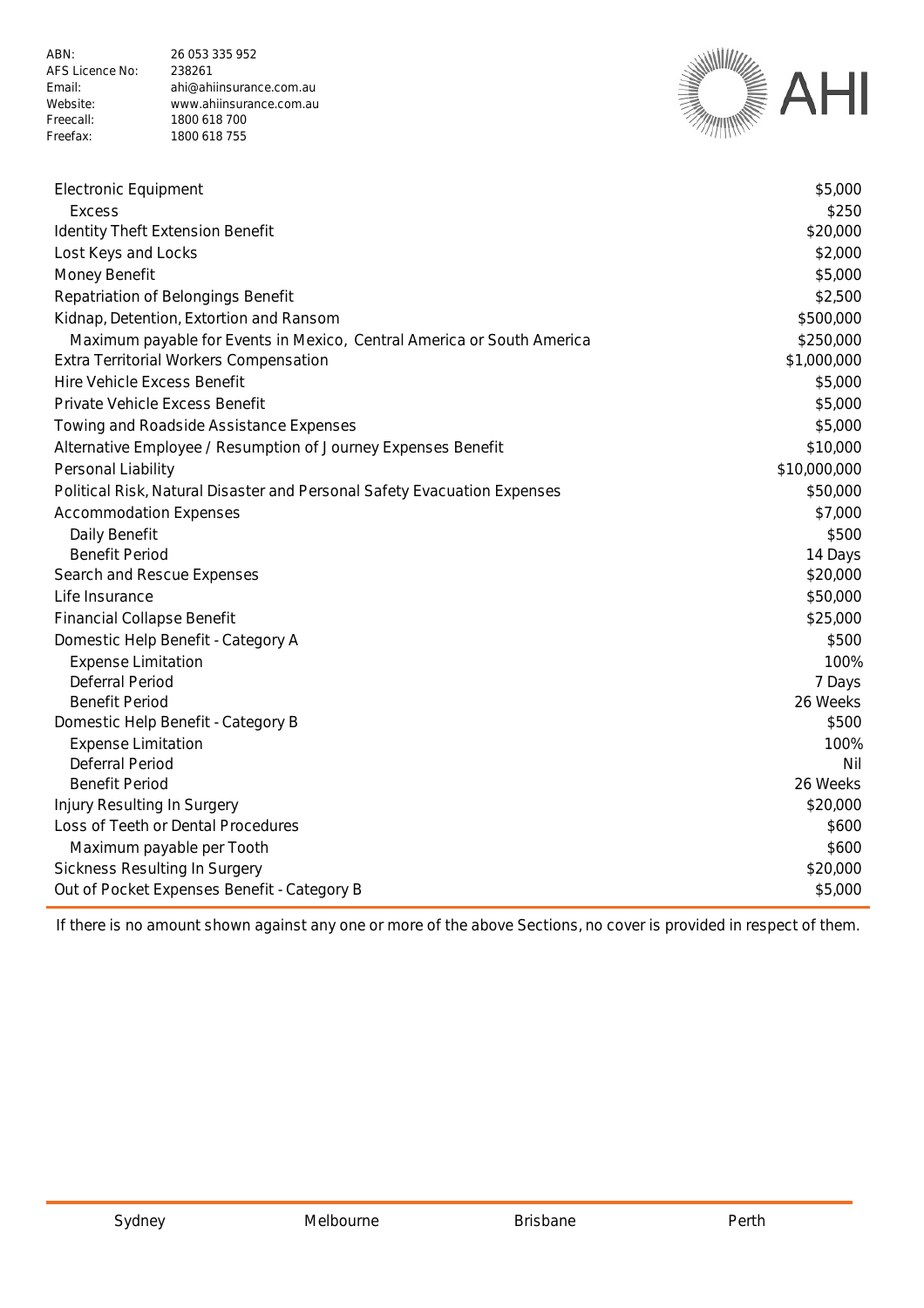Email: ahi@ahiinsurance.com.au Website: www.ahiinsurance.com.au 1800 618 755



# AHI ASSIST

The contact details for AHI Assist are as follows:

Phone: +612 8330 1222 reverse charge Fax: +61 2 8016 9250 SMS: +61 488 863 244 Email: help@ahiassist.com.au For travel information or claims lodgement: www.ahiinsurance.com.au

AHI Assist App:

Get it on Google Play Available on the App Store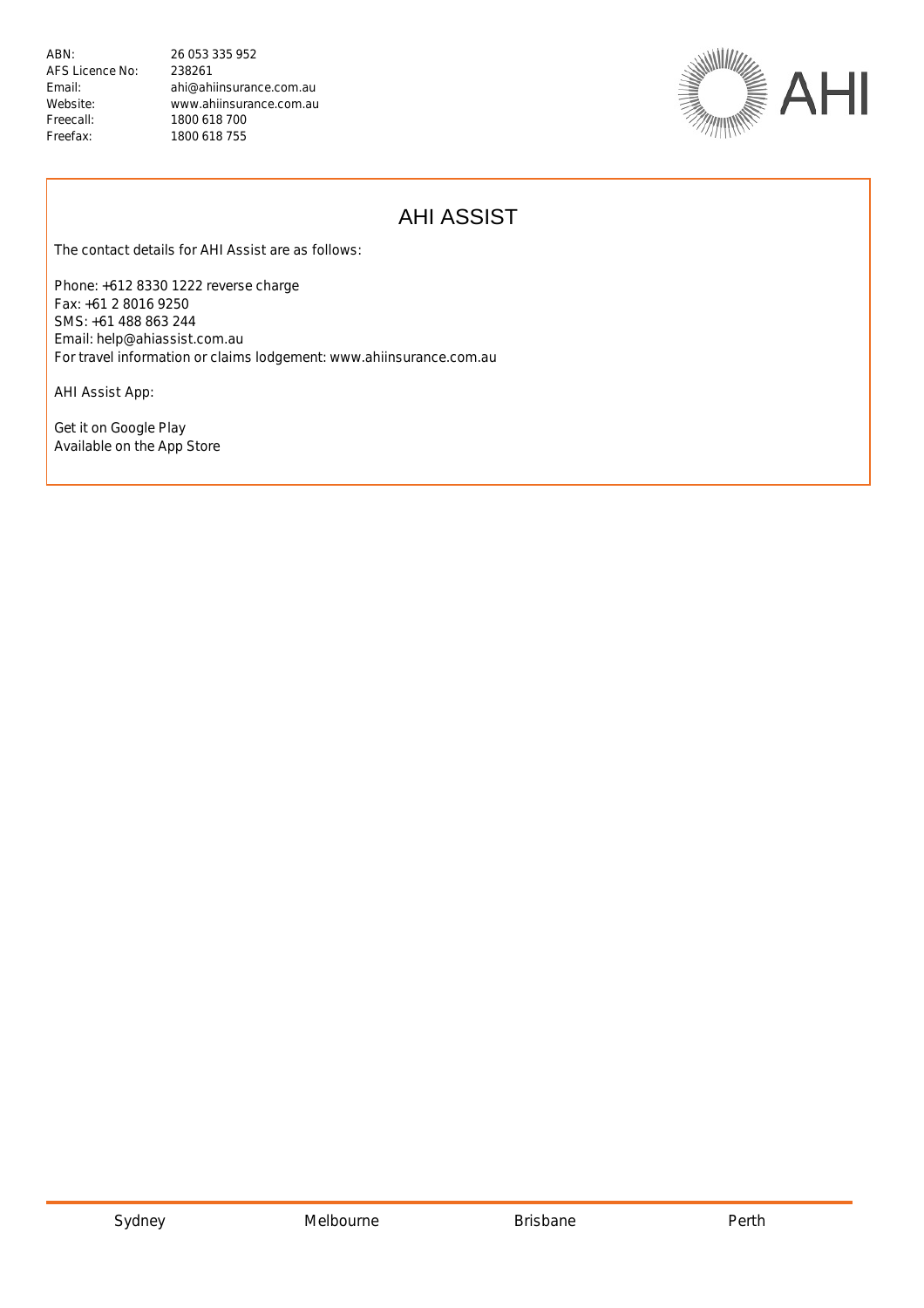Email: ahi@ahiinsurance.com.au Website: www.ahiinsurance.com.au



### ENDORSEMENTS TO POLICY WORDING / SCHEDULE

#### **Domestic Help Benefit**

#### Extent of Cover

If, during the Period of Insurance and occurring within the Scope of Cover, an Insured Person's Partner who is Accompanying the Insured Person and who does not generate or earn an Income, sustains an Injury which results in the following:

#### - Temporary Total Disablement

and as a result incurs reasonable expenses for domestic help, covering at home childcare, routine household cleaning and garden maintenance activities, which are not otherwise excluded in this Benefit, We will pay the Compensation in accordance with the terms set out in this Benefit.

#### Compensation

We will pay for or reimburse the above expenses. The maximum amount We will pay is 1/7th of the amount shown in the Policy Schedule against "Domestic Help Benefit", per day of continued disablement.

#### **Conditions**

1. The Insured Event must occur within three hundred and sixty-five (365) consecutive days of the date of the Injury.

2. The Insured Person must as soon as possible after the happening of any Injury giving rise to a claim, procure and follow proper medical advice from a Medical Practitioner.

- 3. All Compensation shall be paid monthly in arrears.
- 4. Domestic help must be certified as necessary by a Medical Practitioner.
- 5. Domestic help must not be performed by a person who is a Relative of the Insured Person.

#### **Exclusions**

1. No cover is provided for any Injury that is wholly or partly attributable to childbirth or pregnancy or the complications of these (except for unexpected medical complications of emergencies arising from an Injury).

- 2. No cover is provided for any Pre-Existing Condition.<br>3. No cover is provided for Insured Persons who have
- No cover is provided for Insured Persons who have attained:
- a. the age of seventy-five (75) or over or;
- b. the age stated in the Policy Schedule against "Maximum Age Limit (sub limits may apply)".

whichever is the lesser.

### **Injury Resulting In Surgery**

Extent of Cover

If, during the Period of Insurance and occurring within the Scope of Cover, an Insured Person sustains an Injury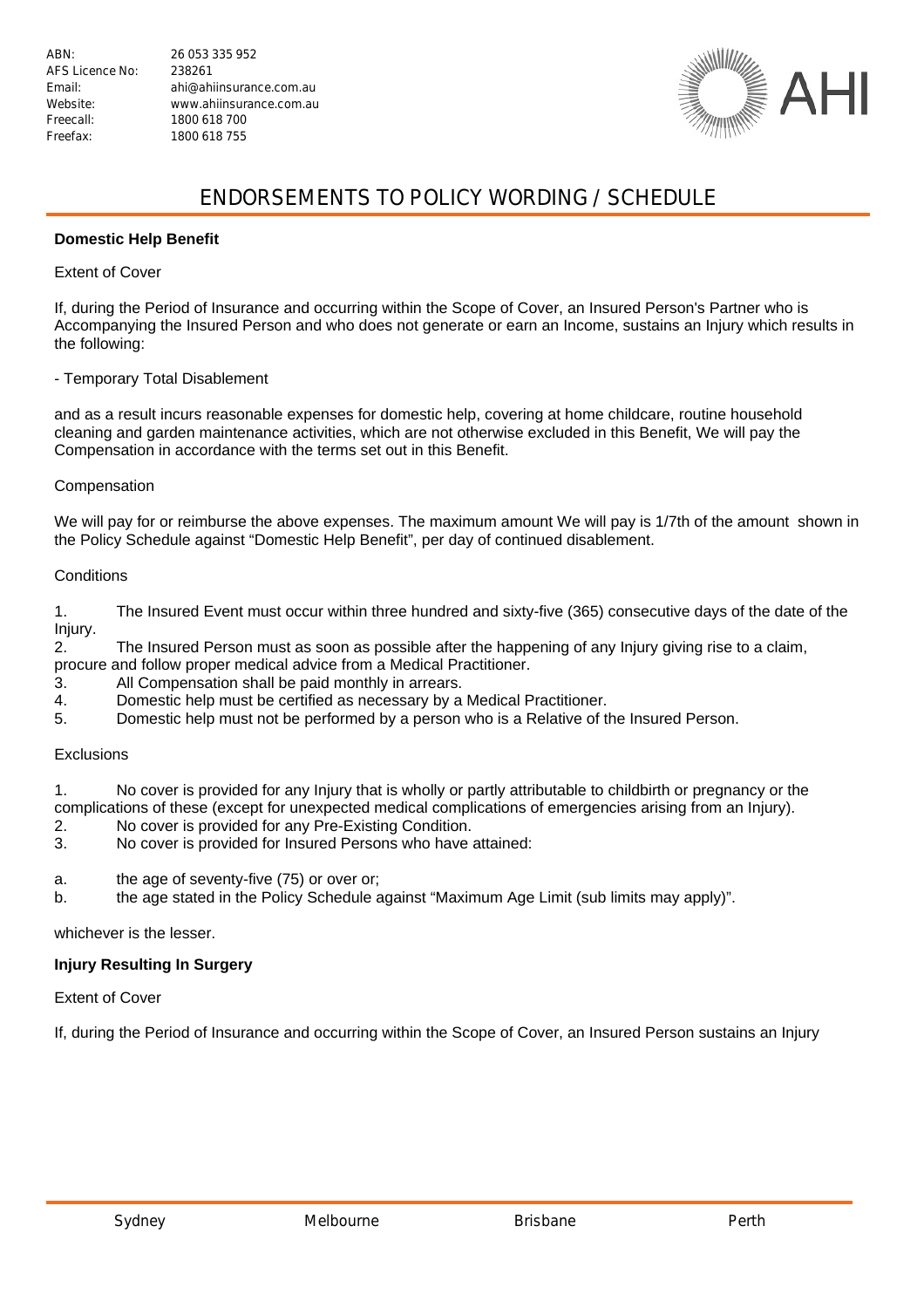

which results in any of the following Surgical Procedures, which are not otherwise excluded in this Benefit, We will pay the Compensation in accordance with the terms set out in this Benefit.

#### Surgical Procedures Percentage of Benefit Payable

- Craniotomy: 100%
- Amputation of a Limb: 100%
- Fracture of a Limb requiring open reduction: 50%
- Dislocation requiring open reduction: 25%
- Any other surgical procedure carried out under a general anaesthetic: 5%

#### Compensation

We will pay the Percentage of Benefit Payable stated for the Insured Event, of the amount shown in the Policy Schedule against "Injury Resulting in Surgery".

#### **Conditions**

1. The maximum Compensation payable for any one Injury is the amount shown in the Policy Schedule against "Injury Resulting in Surgery".

2. The Surgical Procedure must be undertaken overseas.

3. The Surgical Procedure must occur within three hundred and sixty-five (365) consecutive days of the date of the Injury.

#### **Exclusions**

1. No cover is provided for any Injury wholly or partly attributable to childbirth or pregnancy or the complications of these (except for unexpected medical complications of emergencies arising from an Injury). 2. No cover is provided for any Pre-Existing Condition.

#### **Loss of Teeth or Dental Procedures**

Extent of Cover

If, during the Period of Insurance and occurring within the Scope of Cover, an Insured Person sustains an Injury which results in any of the following Insured Events which are not otherwise excluded in this Benefit, We will pay the Compensation in accordance with the terms set out in this Benefit.

Insured Events Percentage of Benefit Payable

Loss of Teeth or full capping of Teeth: 100% Partial capping of Teeth: 50%

#### Compensation

We will pay the Percentage of Benefit Payable stated for the Insured Event, of the amount shown in the Policy Schedule against "Loss of Teeth or Dental Procedures".

**Conditions**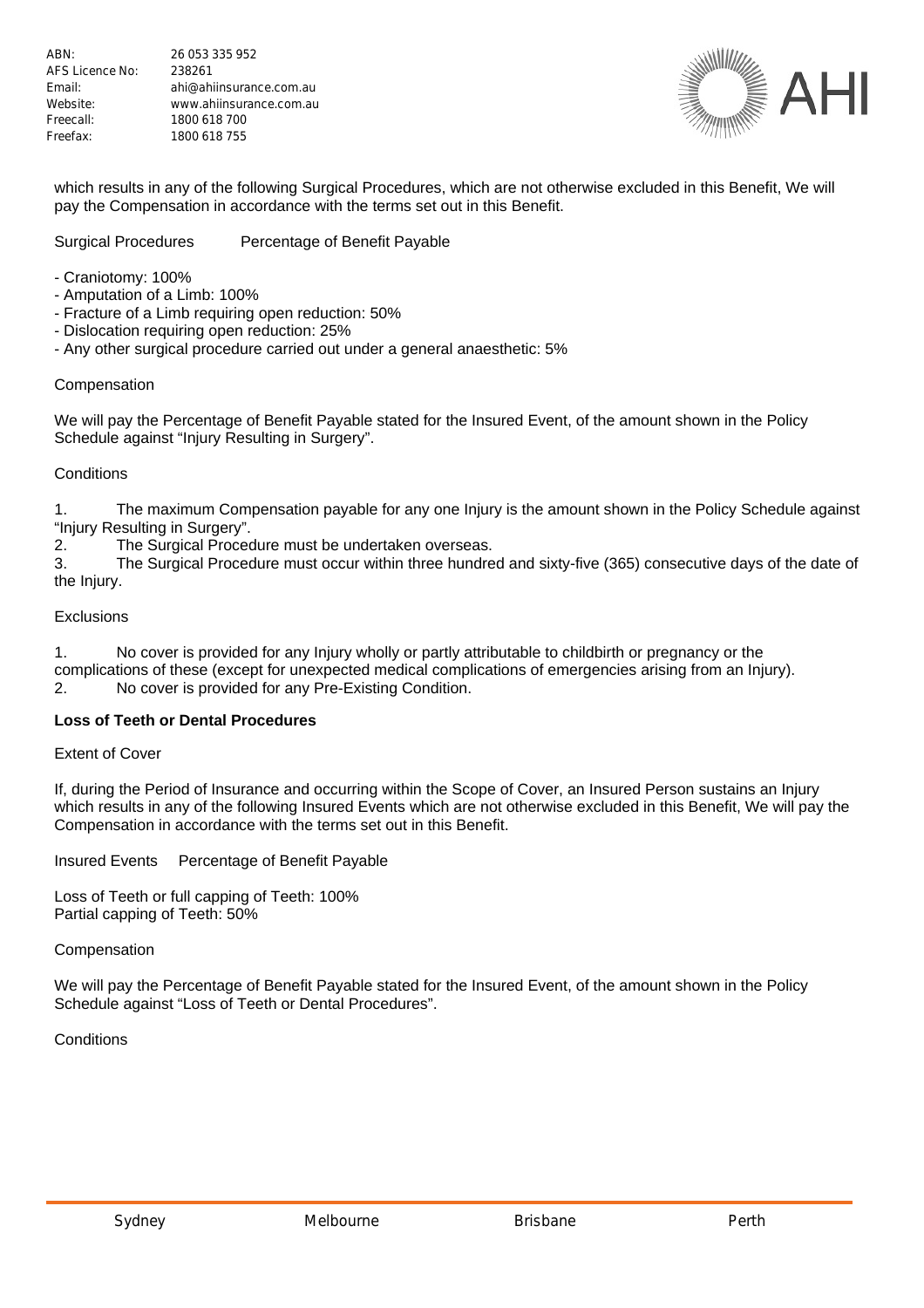

1. The maximum amount We will pay for any one Tooth is shown in the Policy Schedule against "Maximum per Tooth".

2. The maximum Compensation payable for any one Injury is the amount shown in the Policy Schedule against "Loss of Teeth or Dental Procedures".

#### **Exclusions**

1. No cover is provided for any Pre-Existing Condition.

#### **Out of Pocket Expenses Benefit**

#### Extent of Cover

If, during the Period of Insurance and occurring within the Scope of Cover, an Insured Person sustains an Injury and as a direct result incurs otherwise unforeseeable, reasonable expenses for:

- 1. Medical Mobility Equipment; and/or
- 2. local transportation (other than in an ambulance) for the purpose of seeking medical treatment; and/or
- 3. replacement of items damaged as a result of the Injury,

which are not otherwise excluded in this Benefit, We will pay the Compensation in accordance with the terms set out in this Benefit.

#### Compensation

We will reimburse the above expenses. The maximum amount We will pay is shown in the Policy Schedule against "Out of Pocket Expenses".

#### **Conditions**

- 1. Payment under this Benefits is made, provided:
- a. that those costs are not insured elsewhere under this Policy; or

b. the payment of the Benefit does not constitute the carrying on of a "Health Insurance Business" as defined under the Private Health Insurance Act 2007 (Cth) or any succeeding legislation to that Act or would result in a breach of the provisions of the Health Insurance Act 1973 (Cth).

2. The requirement for Medical Mobility Equipment must be certified by a Medical Practitioner.

#### Exclusions

No specific exclusions apply to this Benefit, only the General Exclusions.

#### **Sickness Resulting In Surgery**

Extent of Cover

If, during the Period of Insurance and occurring within the Scope of Cover, an Insured Person suffers a Sickness which results in any of the following Surgical Procedures, which are not otherwise excluded in this Benefit, We will pay the Compensation in accordance with the terms set out in this Benefit.